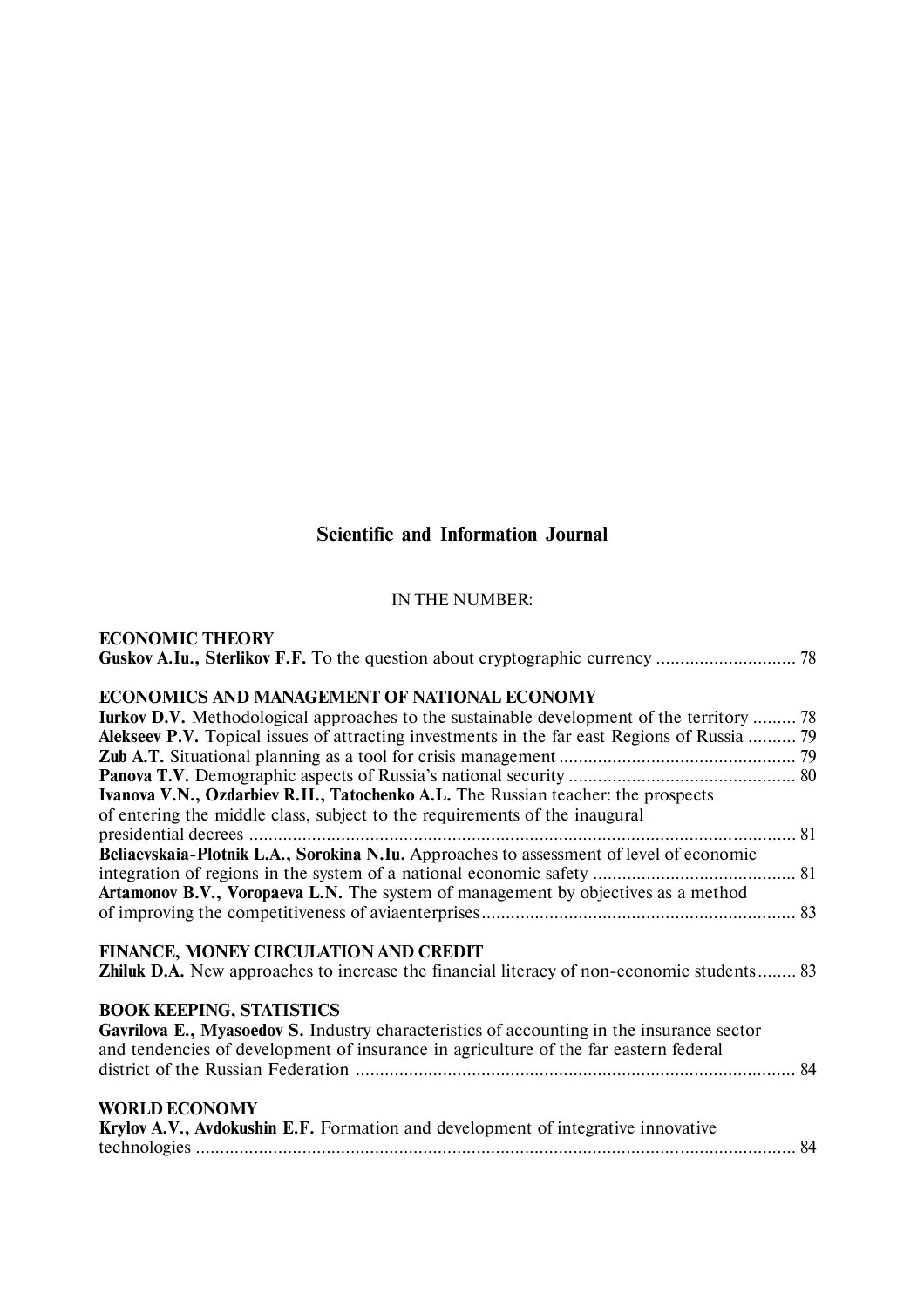# **ECONOMIC THEORY**

### **TO THE QUESTION ABOUT CRYPTOGRAPHIC CURRENCY**

© 2017 Guskov Alexander Iurievich master of management © 2017 Sterlikov Fiodor Fiodorovich Doctor of Economics, Professor, Laureate of the Government prize of the Russian Federation in the field of science and technology, head of scientific school "Economic theory of value" Moscow State University of Technologies and Management named after K.G. Razumovskiy (First Cossack University) 73, Zemlianoi Val str., Moscow, 109004, Russian E-mail: OET2004@yandex.ru

The article analyzes theoretical and practical problems of the use of cryptographic currency in the country and abroad. Analyzed recommendations for reducing the risks associated with the use of cryptographic currency. The ways of implementation of a system of cryptographic currencies.

*Key words:* crypto currency, crypto, client-server, the blockchain.

*Received for publication on 02.07.2017*

## **ECONOMICS AND MANAGEMENT OF NATIONAL ECONOMY**

### **METHODOLOGICAL APPROACHES TO THE SUSTAINABLE DEVELOPMENT OF THE TERRITORY**

© 2017 Iurkov Dmitrii Vasilievich

PhD in Economics, Associate Professor of public administration and municipal management Northern (Arctic) Federal University named after M.V. Lomonosov 17, Severnaia Dvina Emb., Arkhangelsk, 163002, Russia E-mail: yd72@mail.ru

The article presents the results of a research of conceptual methodological approaches to sustainable development at the mezoeconomic level. The author argues that the sustainable development of the territory is a purposeful process of changes in its economic, environmental, and social subsystems, providing the maintenance of a dynamic Pareto-efficient state. The necessity to perform a diagnostic method of balancing environmental and economic sustainable development of the territory based on the balanced cycle of aggregate capital stock and assess of the level of capital-population ratio of territory.

*Key words:* sustainable development, migration policy, Pareto efficiency, capital-population ratio, the allocation of resources.

*References*

1. Rostow W. (1960) The Take-off into Self-Sustained growth. In: *The Economics of Underdevelopment*, 2-nd ed. London, рр. 154-186.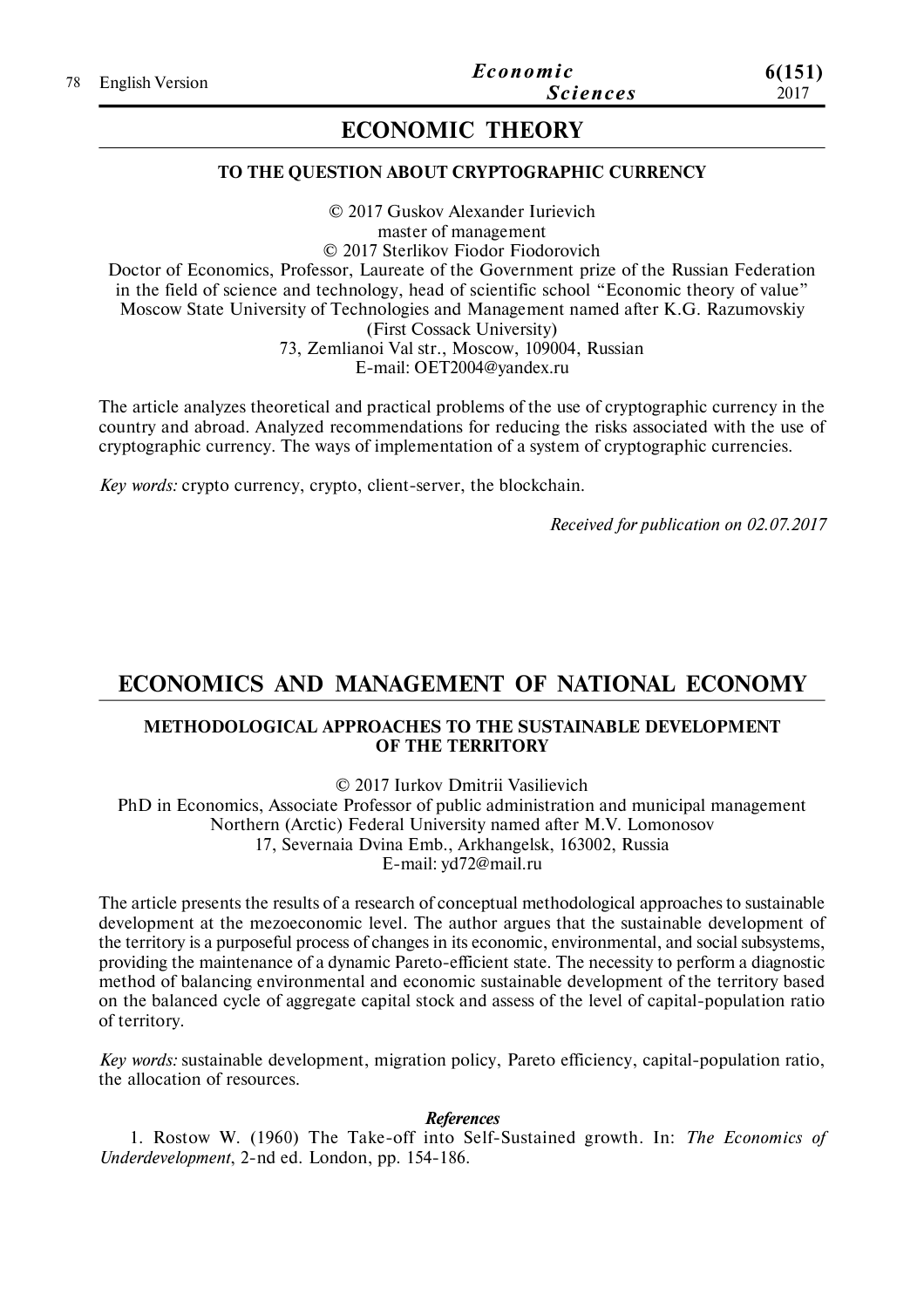| <b>English Version</b> | Economic        | 6(151)<br>70 |
|------------------------|-----------------|--------------|
|                        | <i>Sciences</i> | 2017         |

2. The economics of Take-off into Sustained Growth (1963). In: *Proceeding of a Conference Held by the International Economic Association* / Ed. By W.W. Rostow. London.

*Received for publication on 06.05.2017*

#### **TOPICAL ISSUES OF ATTRACTING INVESTMENTS IN THE FAR EAST REGIONS OF RUSSIA\***

© 2017 Alekseev Piotr Viktorovich PhD in Economics, Leading Researcher Financial University under the Government of the Russian Federation 49, Leningradskii prospect, Moscow, 125993, Russia E-mail: palekseev@fa.ru

One of the instruments of the modern Russia's anti-crisis policy is the creation of territories of priority development (TPD) aimed at attracting investment and stimulation of the socio-economic development of regions, primarily the Far East of Russia. The article shows that effective implementation of the project of creating TPDs in the medium and long term is possible only if the necessary infrastructure is formed, and impact of negative factors and risks is limited.

*Key words:* investment; territories of priority development; Far East; infrastructure; anti-crisis, regional policy.

\* The article is based on the results of research carried out at the expense of budget funds of the state task of the Financial University, 2017.

*Received for publication on 06.05.2017*

#### **SITUATIONAL PLANNING AS A TOOL FOR CRISIS MANAGEMENT**

© 2017 Zub Anatolii Timofeevich Doctor of Philosophical Sciences, Professor Lomonosov Moscow State University b. 4, 27, Lomonosovskii prospect, Moscow, 119991, Russia E-mail: zubat@spa.msu.ru

Contingency planning is an important tool for crisis management in a highly uncertain and risky environment and is the basis for the organization's crisis strategy. It influences the success of crisis management through decisions made by the heads of crisis management, programs that ensure the legitimacy and effectiveness of crisis management and through the implementation of institutional and organizational policies.

*Key words:* Contingency planning, crisis management, uncertainty and risk, issue management.

#### *References*

1. Schedler A. (2007) Mapping contingency. In: I. Shapiro, S. Bedi (Eds.). *Political contingency: studying the unexpected, the accidental, and the unforeseen*, New York, р. 56.

2. *Contingency planning guide* (2012). Geneva, p. 8.

3. Perry R., Lindell M. (2013) Preparedness for emergency response: Guidelines for the emergency planning process. *Disasters*, vol. 27, 4. p. 343.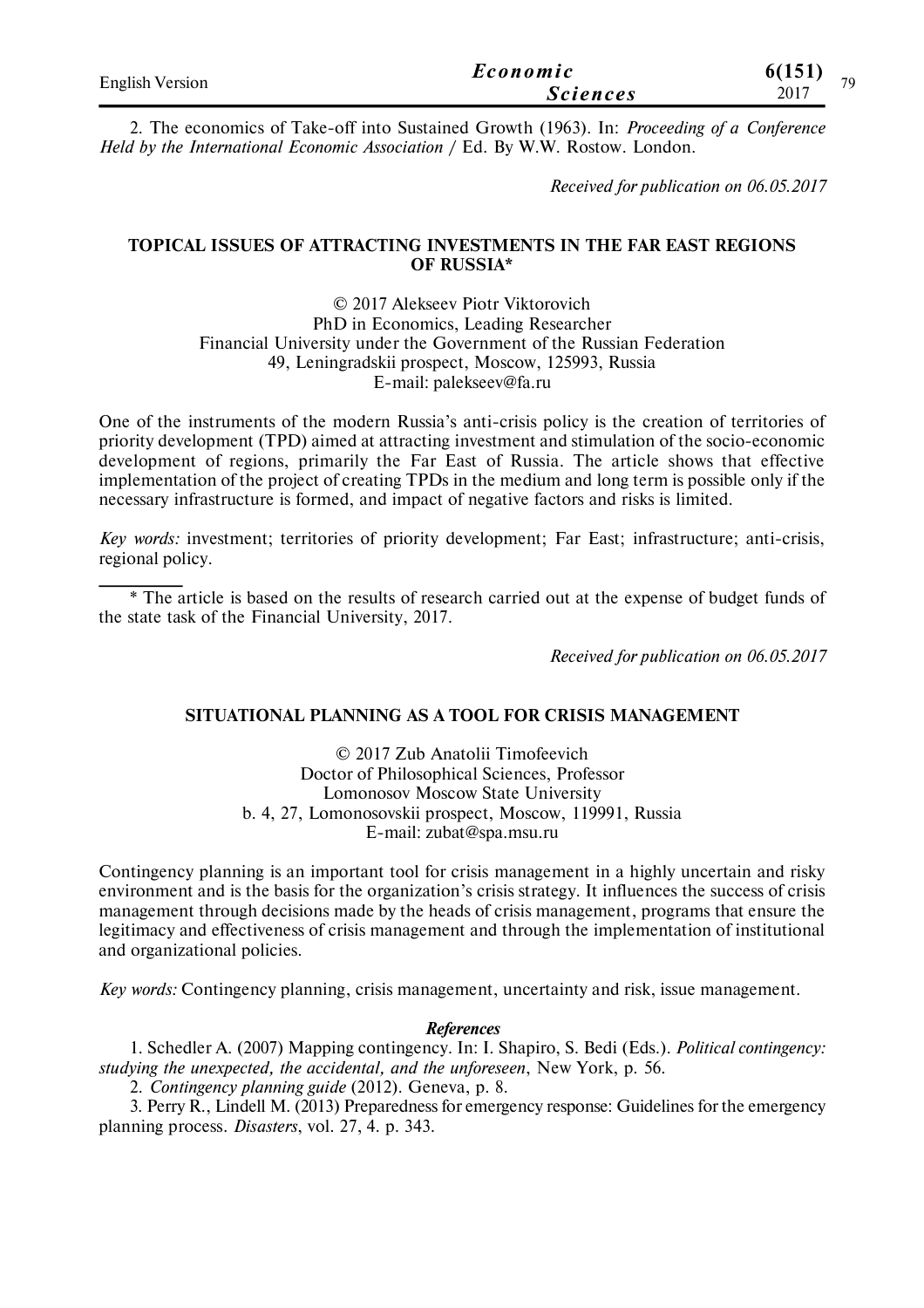|                    | Economic        | 6(151) |
|--------------------|-----------------|--------|
| 80 English Version | <b>Sciences</b> | 2017   |

4. Rosness R. (2009) A contingency model of decision-making involving risk of accidental loss. *Safety Science*, vol. 47, pp. 807-812.

5. Alexander D. (2011) Scenario method in emergency mаnagement. *Disaster prevention and mаnagement*, vol. 21, 2, pp. 224-238.

6. Eriksson К., Allan McConnell А. (2011) Contingency planning for management. *Policy and Society*, vol. 30, pp. 89-99.

7. Lagadec P. (1993) *Preventing chaos in a crisis: Strategies for prevention, control and damage limitation*. London.

8. Perry R., Lindell M. (2003) Preparedness for emergency response: guidelines for the emergency planning process. *Disasters*, vol. 27, 4, pp. 336-350.

9. Bostrom N., Cirkovic M. (2008) *Global catastrophic risks*. Oxford, р. 56.

10. Pawson R. (2013) *Evidence-based policy: а realist perspective*. London, р. 167.

11. Webb G., Chevreau F. (2006) Planning to improvise: the importance of creativity and flexibility in crisis response. *International Journal of Emergency Management*, vol. 3, 1, р. 68.

<sup>1</sup>2. Alexander D. (2012*) Principles of emergency planning and management*. New York.

13. Perry R., Lindell M. (2007) *Emergency planning*. Hoboken.

14. Haberfeld М., Clarke С. (2011) *Police organization and training: innovations in research and practice*. New York, р. 57.

15. Sowden R. (2016) *A Practical Guide to Project Planning: A Step-by-step Approach*. Kidle Edition, p. 57.

*Received for publication on 05.05.2017*

#### **DEMOGRAPHIC ASPECTS OF RUSSIA'S NATIONAL SECURITY**

© 2017 Panova Tatiana Vladimirovna PhD in Economics, Senior Researcher Institute of Economics of RAS, Associate Professor of "Public Policy" Lomonosov Moscow State University GSP-1, Leninskie Gory, Moscow, 119991, Russia E-mail: tzeldner@gmail.com

Current demographic situation is the evidence of serious threats which liquidation is one of the important conditions for national security. Demographic process in Russia shows negative trend in population with decreasing share of teenagers and increasing share of elderly people able to work. According to UNO forecast population in Russia will decrease by one third compared to the beginning of the century. According to internal stat data population in Russia will count for 100 mio people by the mid of XXI century. Since Y2015 birth-rate in RF is almost flat. In Russia significant number of babies are born with pathology. Share of healthy babies has negative dynamics. Expenses for birth-rate stimulation should be not less than 2 % of GDP. Significant decrease of death-rate will allow to reduce number of deaths among people able to work and save about 7 trillion RUR annually. The main source for population growth in Russia is migration of people from other countries.

*Key words:* Strategy of Russian national security, demographic crisis, general bith-rate, death-rate, migration, depopulation, aging of nation.

*Received for publication on 02.05.2017*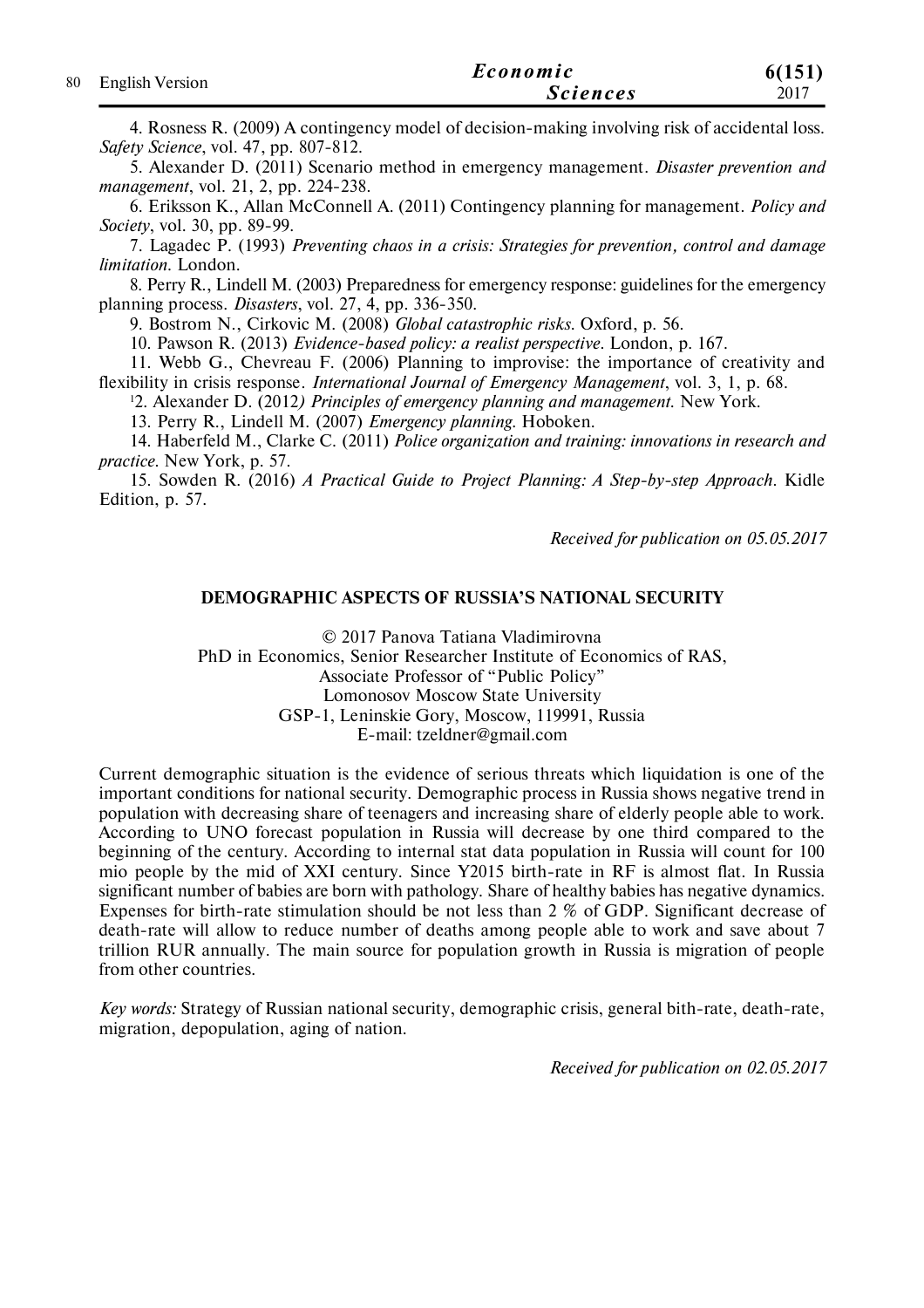| <b>English Version</b> | Economic        | 6(151)     |  |
|------------------------|-----------------|------------|--|
|                        | <b>Sciences</b> | ΟI<br>2017 |  |

#### **THE RUSSIAN TEACHER: THE PROSPECTS OF ENTERING THE MIDDLE CLASS, SUBJECT TO THE REQUIREMENTS OF THE INAUGURAL PRESIDENTIAL DECREES**

© 2017 Ivanova Valentina Nikolaevna Doctor of Economics, Professor, Rector Moscow state University of technologies and management named after K.G. Razumovsky (First Cossack University) 73, Zemlianoi Val, Moscow, 109004, Russia © 2017 Ozdarbiev Ramzan Huseinovic head of Department monitoring and analysis of the Department of quality assessment of General education The Federal service for supervision in education and science of the Russian Federation (Rosobrnadzor) GSP-4, K-51, 16, Sadovaia-Suharevskaia, Moscow, 127994, Russia © 2017 Tatochenko Alexander Lvovich PhD in Technical Sciences, Associate Professor Moscow state University of technologies and management named after K.G. Razumovsky (First Cossack University) 73, Zemlianoi Val, Moscow, 109004, Russia E-mail: oet2004@ya.ru, a.fem@yandex.ru

The article analyzes the criteria for entry into the middle class. The authors provided that the Russian school teachers have a real chance to be part of the middle class in case of implementation of the presidential inaugural decrees.

*Key words:* the middle class, criteria for entry into the middle class, school teachers, the inaugural decrees.

*Received for publication on 03.07.2017*

#### **APPROACHES TO ASSESSMENT OF LEVEL OF ECONOMIC INTEGRATION OF REGIONS IN THE SYSTEM OF A NATIONAL ECONOMIC SAFETY**

© 2017 Beliaevskaia-Plotnik Lubov Alexandrovna PhD in Economics, Associate Professor of Crisis Management and Finance Department, Researcher at the Department of the World Oceans and the Arctic Institute of Economics and Anti-Crisis Management b. 3, 53, Vavilova str., Moscow, 117312, Russia Russian Foreign Trade Academy of the Ministry of Economic Development of the Russian Federation 4A, Pudovkina str., Moscow, 119285, Russia © 2017 Sorokina Natalia Iurievna PhD in Economics, Associate Professor for National and Regional Economy of the PRUE Department, Researcher at the Department of the World Oceans and the Arctic Plekhanov Russian University of Economics 36, Stremiannyi pereulok, Moscow, 117997, Russia Russian Foreign Trade Academy of the Ministry of Economic Development of the Russian Federation 4A, Pudovkina str., Moscow, 119285, Russia E-mail: belyaevskaya@inbox.ru, sorokina-tula@mail.ru

Content of economic integration of regions in the context of ensuring an economic safety is opened. Experience of domestic and foreign researchers of problems of regional economic integration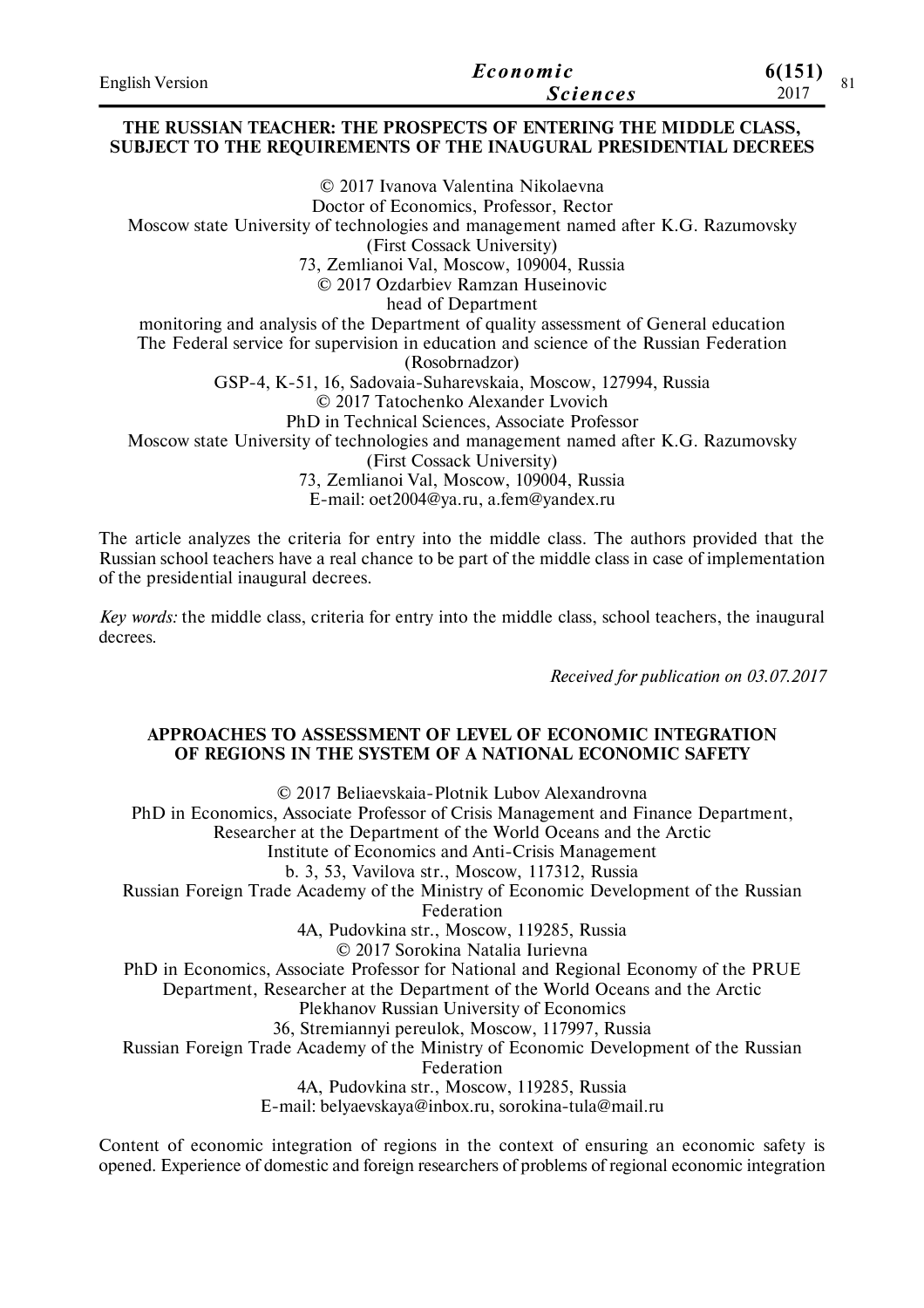|  |                    | Economic        | 6(151) |
|--|--------------------|-----------------|--------|
|  | 82 English Version | <b>Sciences</b> | 2017   |

is generalized. It is offered to consider economic integration of regions as process of convergence of regions, their economic policy for the purpose of receipt of positive synergy effects for the integrated regions and for the country in general. In case of such approach economic integration of regions becomes a condition of ensuring economic and national security of the country.

*Key words:* economic integration, level of economic integration of subjects of the Russian Federation, economic safety, strategy of an economic safety.

#### *References*

1. Asadullina A.V. (2008) *Institucional'nye usloviya konkurentosposobnosti regionov* [*Institutional conditions of competitiveness of regions*]: the author's abstract. dis. .. cand. econ. sciences. Ufa.

2. Beliaevskaia-Plotnik L.A., Sumarokova A.D. (2016) Ocenki urovnya ehkonomicheskoj bezopasnosti federal'nyh okrugov RF [Estimates of the level of economic security of the federal districts of the Russian Federation].*Vestnik IEHAU*, 11, p. 5.

3. Goloborodko S.G. (2005) Formirovanie mezhregional'nyh ehkonomicheskih sistem [Formation of interregional economic systems]. *Gosudarstvennaya vlast' i mestnoe samoupravlenie*, 12, pp. 25- 27.

4. Granberg A.G. (1984) *Mezhregional'nye ehkonomicheskie vzaimodejstviya: ponyatiya i modeli* [*Interregional economic interactions: concepts and models*]. Novosibirsk, 134 p.

5. *Prioritety modernizacii i usilenie roli subfederal'nogo zvena upravleniya* (2015) [*Priorities for modernization and strengthening the role of the subfederal level of management*] / main Ed. E.M. Buchwald. Moscow, 290 p.

6. Rajzberg B.A., Lozovskij L.SH., Starodubceva E.B. (1997) *Sovremennyj ehkonomicheskij slovar'* [*Modern economic dictionary*]. Moscow, p. 133.

7. Rudenkov I.N. (2013) Osobennosti razvitiya regional'noj ehkonomicheskoj integracii na postsovetskom prostranstve [Peculiarities of the development of regional economic integration in the post-Soviet space]. *Internet-journal Naukovedenie*, 5 (18).

8. About the Strategy of economic security of the Russian Federation until 2030. The presidential decree of the Russian Federation No. 208 of May 13, 2017. Reference and legal system "ConsultantPlus".

9. Sazonova T.Iu., Grekova G.I. (2002) Mekhanizmy mezhregional'nyh integracionnyh processov v RF [The mechanisms of interregional integration processes in the Russian Federation]. *YUbilejnyj ehkonomicheskij vestnik* / NovGU im. Iaroslava Mudrogo. Novgorod The Great.

10. Sorokina N.Iu. (2015) Soderzhanie i napravleniya ustojchivogo social'no-ehkonomicheskogo razvitiya regionov Rossii[Contents and directions of sustainable social and economic development of regions of Russia]. *MIR (Modernizaciya. Innovacii. Razvitie)*, release 2 (22), vol. 6, pp. 143-148.

11. Uskova T.V. (2009) *Upravlenie ustojchivym razvitiem regiona* [*Management of sustainable development of the region*] : monograph / Т.В. Uskova. Vologda, 355 p.

12. Chichkanov V.P., Beliaevskaia-Plotnik L.A. (2016) Analiz podhodov k ocenke regional'nyh processov formirovaniya social'no-ehkonomicheskoj bezopasnosti [Analysis of approaches to the assessment of regional processes of social and economic security formation]. *Ehkonomika regiona*, vol. 12, 3, pp. 654-669.

13. Grubel H., Lloyd P. (1975) *Intra-Industry Trade: The Theory and Measurement of International Trade in Differentiated Product*. London, pp. 3-15.

*Received for publication on 04.05.2017*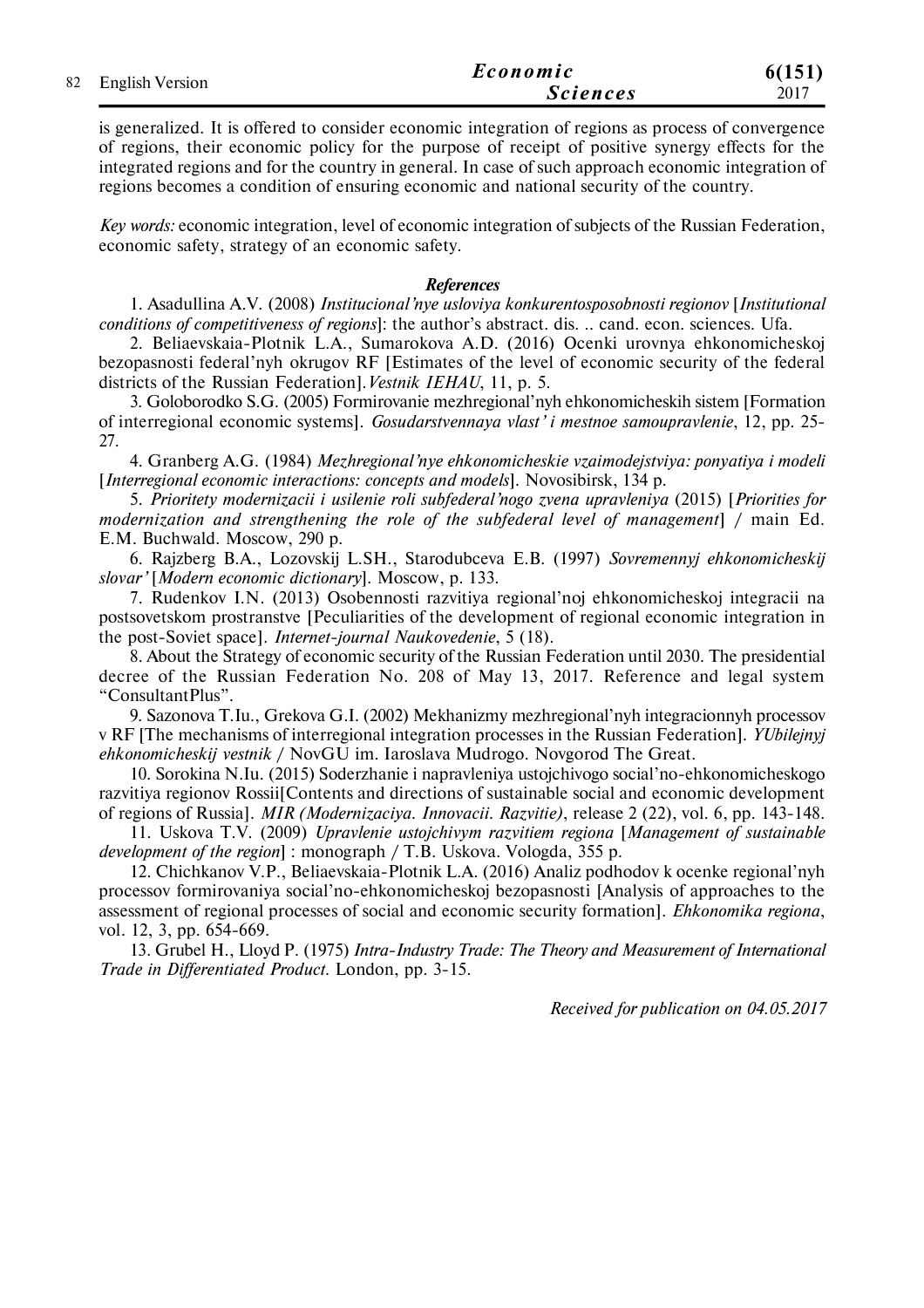| <b>English Version</b> | Economic        | 6(151) |
|------------------------|-----------------|--------|
|                        | <b>Sciences</b> | 2017   |

#### **THE SYSTEM OF MANAGEMENT BY OBJECTIVES AS A METHOD OF IMPROVING THE COMPETITIVENESS OF AVIAENTERPRISES**

© 2017 Artamonov Boris Vladimirovich Doctor of Economics, Professor © 2017 Voropaeva Liudmila Nikolaevna Moscow State Technical University of Civil Aviation (MSTUCA) 20, Kronshtadtskii Boulevard, Moscow, 125493, Russia E-mail: b.artamonov@mstuca.aero, l.voropaeva@mstuca.aero

The article examines the nature, functions, boundaries and implementation methods of management by objectives in the modern economy. This management system, under which specific operational targets are produced by the managers together with their subordinates, progress toward them is periodically evaluated, and rewards are allocated on the basis of this assessment. At this method is used not only as controls but also to motivate employees. The task of the rational Manager is to balance the various objectives of the organization.

*Key words:* strategy, purpose, environment, resources, target programs, key performance indicators.

*Received for publication on 05.05.2017*

# **FINANCE, MONEY CIRCULATION AND CREDIT**

#### **NEW APPROACHES TO INCREASE THE FINANCIAL LITERACY OF NON-ECONOMIC STUDENTS**

© 2017 Zhiluk Dmitrii Alexandrovich PhD in Economics, Associate Professor at the Department of Department of State and Municipal Finance Saint-Petersburg State University of Economics 21, Sadovaia str., Saint-Petersburg, 191023, Russia E-mail: dimzhil@gmail.com

The article is devoted to the issue of increasing of the financial literacy in Russia. The reason why the key target group for educational activities is students, especially non-economic specialties, is substantiated. The results of a questionnaire survey that identifies the level of financial literacy and general attitude to this concept of the representatives of the target group are presented. Based on the results of this study some conclusions are drawn, specific methods for promoting financial literacy of students of non-economic specialties are proposed based on the results of analysis and presentation of successful methods used by commercial structures.

*Key words:* economy, students, financial literacy, finances, Web platform, electronic communications.

#### *References*

1. Pogrebova O.A., Konnikov E.A., Iuldasheva O.U. (2017) *Fuzzy model assessing the index of development of sustainable marketing of the company*. Proceedings of 2017 20th IEEE International Conference on Soft Computing and Measurements, SCM 2017, 7970693, pp. 694-696. DOI: 10.1109/ SCM.2017.7970693.